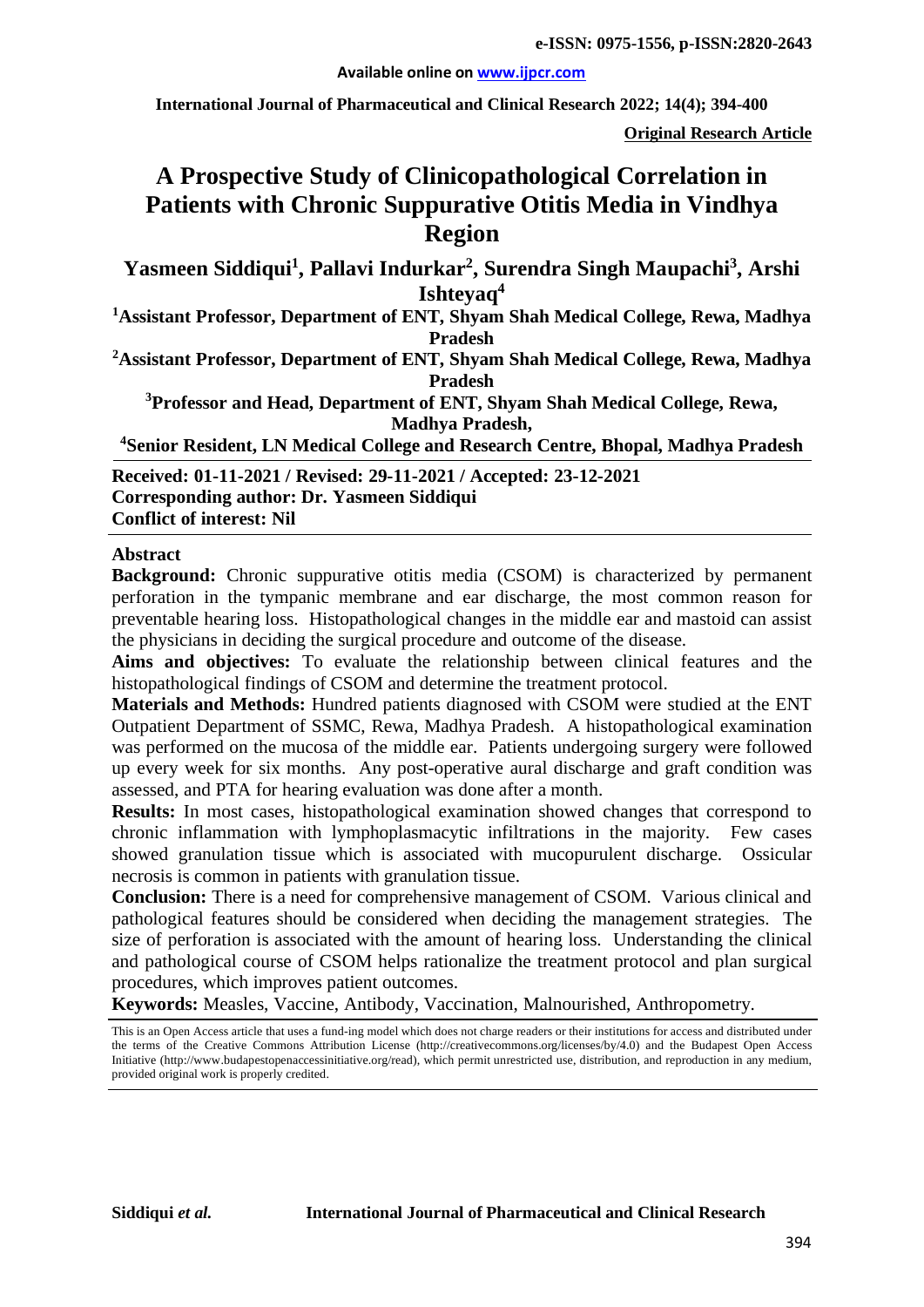# **Introduction**

The perforation in the tympanic membrane characterizes chronic suppurative otitis media (CSOM). Recurrent ear discharge and otorrhoea are the most common symptoms[1]. For children, it is a major cause of acquired hearing impairment and a significant cause of preventable hearing loss in the developing world. The prevalence of CSOM is higher in developing countries and rural areas, but it is much less common in the developed world[2].

While CSOM incidence ranges from 0.5 to 2 percent in developed countries, it ranges from 3 to 57 percent in developing countries. CSOM can affect up to 30% of Indians, with prevalence rates in urban and rural areas of 16 and 46 per 1,000 people, respectively[3].

Middle-ear and mastoid changes in CSOM can occur histopathologically. Infection and inflammation cause some changes, but the body's immune system also plays a role. These changes contribute to the development of CSOM symptoms and play a significant role in the success or failure of tympanomastoid surgery for CSOM.

As a result of this study, the clinician's diagnostic and therapeutic capabilities can be improved by allowing more rational decisions regarding selecting cases and surgical techniques for optimal control of disease and hearing restoration. The microbiological flora that causes CSOM has also been considered in the study.

### **Materials and Methods**

A prospective study was performed on 100 patients with CSOM in the Department of ENT of Shyam Shah Medical College, Rewa, Madhya Pradesh (Vindhya region). Institutional Ethics Committee approval was obtained before starting the study.

Patients who attended OPD and were admitted to the ward were considered for the study after obtaining written informed consent regarding their willingness to participate in the study for six months.

Patients who did not return to the OPD for a follow-up appointment were excluded from the study.

To determine the presence of CSOM, a thorough history, physical examination, and a battery of specialized tests were performed (microscopic examination, pure tone audiogram, X-ray mastoids, and HRCT temporal bone, CT scan of the brain if necessary). All of these patients' middle ear mucosa was removed and sent to a lab for histological analysis. The OPD was used to collect mucosa from individuals who were unable or unwilling to undergo surgery. Only one biopsy was collected during myringoplasty/tympanoplasty under local anesthesia under an operating microscope or from material received at polypectomy in CSOM instances that were considered safe. Attic, antrum, and mesotympanic polyps were removed during mastoid probing in hazardous CSOM cases.

An aural toilet, antibiotics, steroids at the site of the infection, and antihistamine tablets were prescribed to patients who were not having surgery. As a precaution, patients were told to keep water out of their ears.

Before enrolling patients in the trial, any known factors such as a deviated nasal septum, adenotonsillitis, and sinusitis were addressed. Preoperative pure tone audiometry and intraoperative verification of ossicular chain continuity were used to evaluate osseous chain status.

Patients who underwent surgery were monitored weekly for the first three weeks, then every other week for the next month, and then once a month for six months. Their hearing and graft condition were checked after one month of follow-up visits during their post-operative appointments.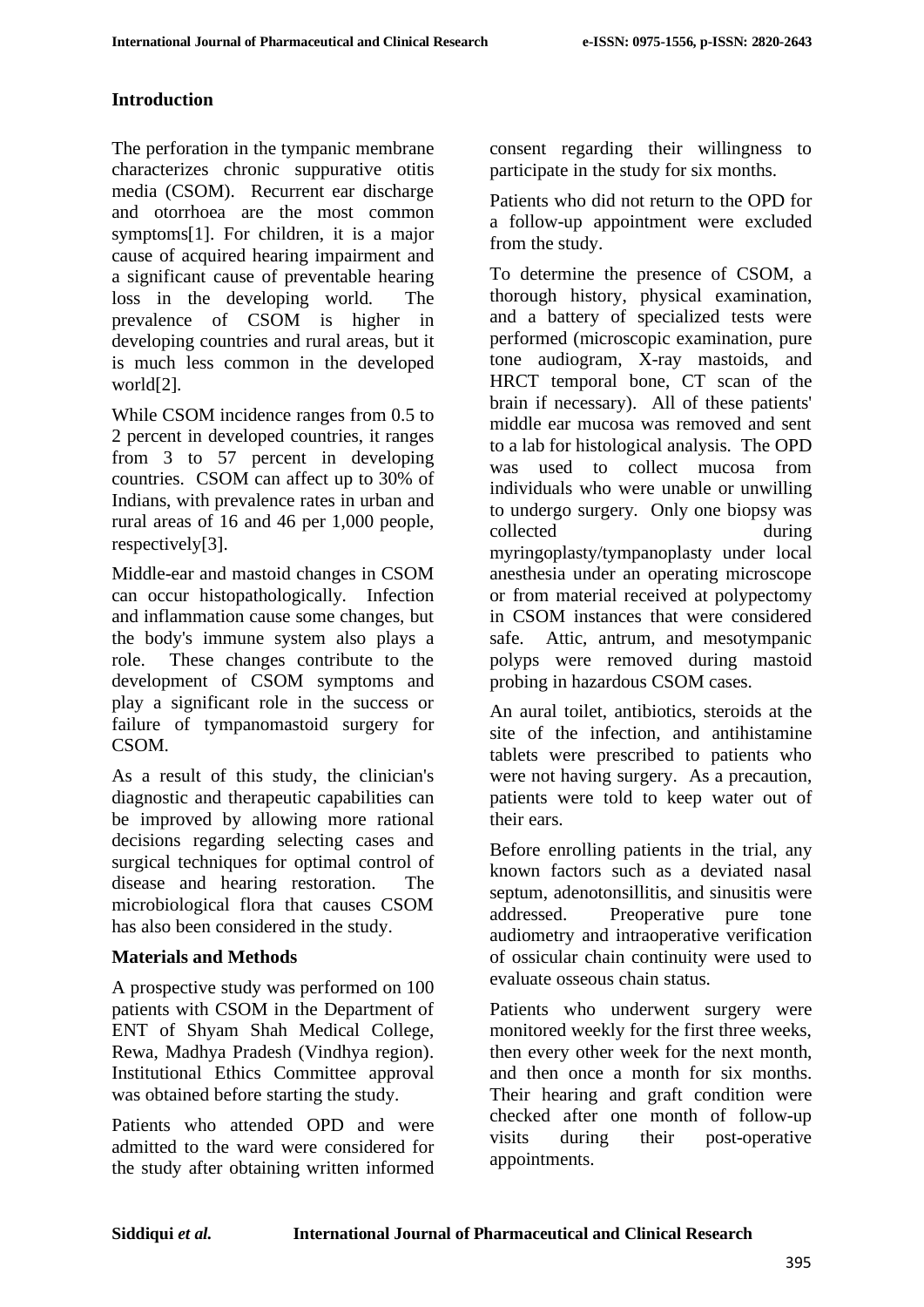All the data analysis were performed using IBM SPSS ver. 25 software. Frequency distribution was performed to prepare the tables. Data are expressed as number of patients and percentages.

### **Results**

The majority of the patients with CSOM were female (54%) than the males (46%).

| Age group (years) | Male | Female | Total           |
|-------------------|------|--------|-----------------|
| $11 - 20$         | 19   | 23     |                 |
| $21 - 30$         | 17   | 19     | 36              |
| $31-40$           |      |        | 14              |
| >40               |      |        |                 |
| Total             |      | 54     | 00 <sub>1</sub> |

**Table 1: Showing distribution of CSOM patients according to age and sex**

The majority of the patients had disease duration between 10-20 years (35%), followed by 29% who had disease duration between 1-5 years, and 26% had between 5-10 years. There were 4% who had a disease duration of more than 20 years, and 10% had less than one year.

Most of the CSOM cases were tubotympanic type (90%), followed by atticoantral type (10%). The most common clinical symptoms of CSOM were ear discharge (52%), hearing loss (41%), tinnitus (22%), and vertigo (5%). Sixty-five percent of patients had a history of mucopurulent discharge, 32% had mucoid discharge, and 12% had 3% had a blood-stained discharge.

Otoscopic examination revealed that 52% of patients were congested, and 42% had healthy middle ear mucosa with central perforation. Cholesteatoma in 10% and granulations and polypoidal changes in 16% of patients.

In 50% of the patients, large central perforation was reported, 22% showed a subtotal perforation, and 16% and 10% had Small central and attic perforations.

Microbiologically on obtaining a swab and culture of the ear discharge. *Staphylococcus aureus* was isolated in 40% of cases, coagulase-negative Staphylococcus was seen in 16% cases, Pseudomonas was isolated in 22% cases, Klebsiella was seen in 18% cases, Escherichia coli was seen in 4% cases.

Pure tone audiometry was used to measure hearing loss, which was conductive in most cases of mild to severe hearing loss, depending on the size of the perforation (Table 2).

Based on the findings, those who did not respond to medical treatment were taken for appropriate surgery. Intraoperatively, the necrosed ossicular chain was seen in 22% of cases, congested and oedematous mucosa in 64% of patients, and cholesteatoma and granulations were found in 10% and 46% of cases, respectively. The intact ossicular chain was the most common finding (78%).

Depending on the clinical scenario, operative techniques ranged from tympanoplasty to a Modified Radical Mastoidectomy (MRM) (Table 3). The histopathological findings are enlisted in (Table 4).

**Table 2: Degree of hearing loss depending on the size of perforation.**

|               |    | Type of perforation   Percentage of cases   Range of hearing loss |
|---------------|----|-------------------------------------------------------------------|
| Subtotal      | า∩ | $40-56$ dB                                                        |
| Large central | 50 | $30-48$ dB                                                        |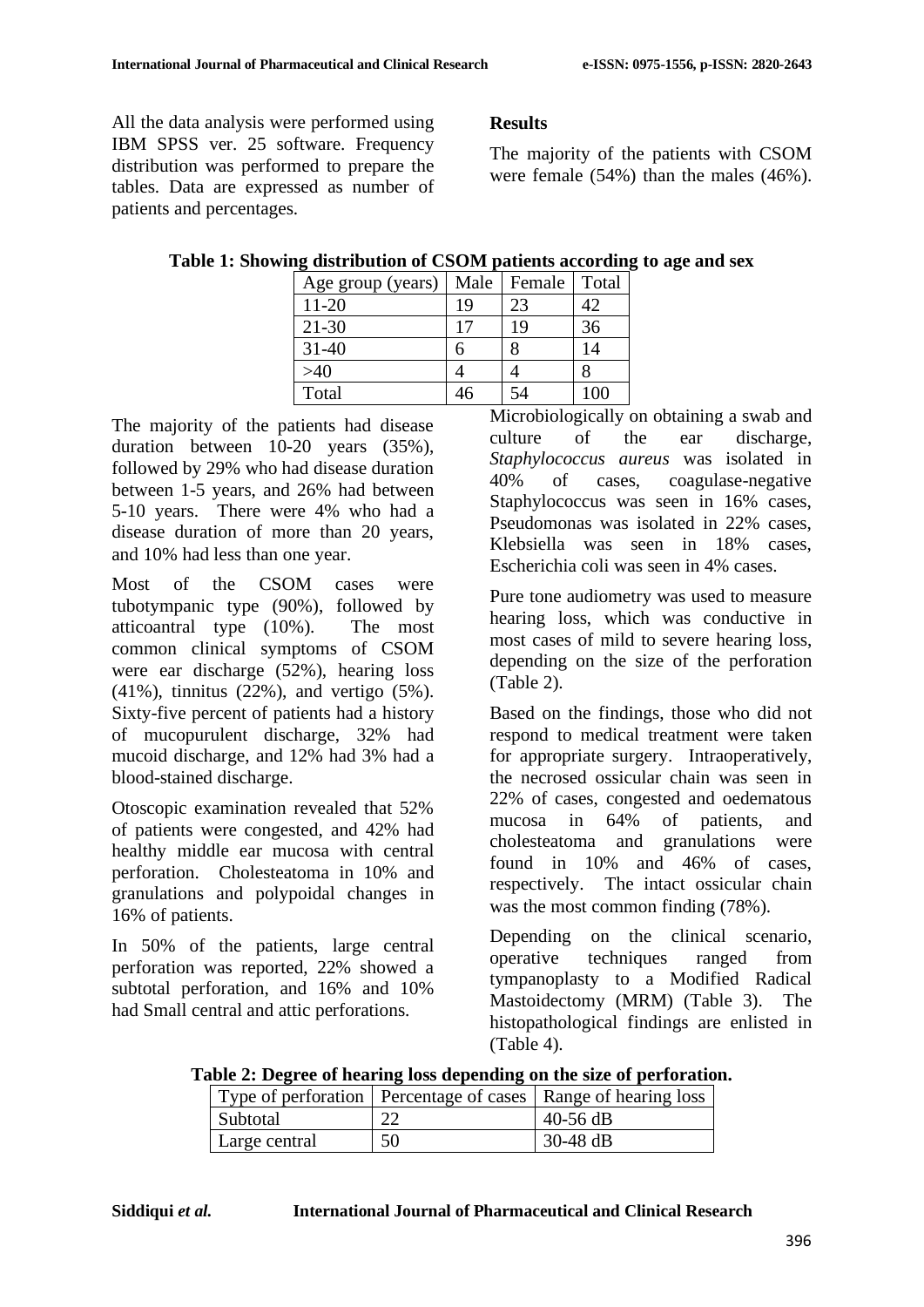| Small central | 28-30 dB   |
|---------------|------------|
| Attic         | $48-76$ dB |

| Procedure                                | No of patients   Percentage |      |
|------------------------------------------|-----------------------------|------|
| Tympanoplasty                            | 56                          | 56.0 |
| Canal wall up and type I tympanoplasty   | 28                          | 28.0 |
| Canal wall up and type III tympanoplasty | $\overline{A}$              | 4.0  |
| Canal wall up and type III tympanoplasty |                             | 2.0  |
| MRM and type III tympanoplasty           |                             | 10.0 |

#### **Table 3: Types of procedures performed**

| Types of histopathological findings | No. of patients | Percentage |
|-------------------------------------|-----------------|------------|
| Non-keratinized squamous epithelium | 34              | 34.0       |
| Keratinized squamous epithelium     | 8               | 8.0        |
| Respiratory epithelium              | 8               | 8.0        |
| Cuboidal cells                      | 24              | 24.0       |
| Low columnar cells                  | 8               | 8.0        |
| <b>Granulation</b> tissue           | 32              | 32.0       |
| Lymphocytes                         | 94              | 94.0       |
| Plasma cells                        | 90              | 90.0       |
| Histiocytes                         | 52              | 52.0       |
| Neutrophils                         | 24              | 24.0       |
| Macrophages                         | 8               | 8.0        |
| Fibrocollagenous tissue             | 54              | 54.0       |
| Eosinophils                         | 20              | 20.0       |
| Oedematous submucosa                | 12              | 12.0       |
| Polypoidal changes in mucosa        | $\overline{2}$  | 2.0        |
| Cystic changes                      | 14              | 14.0       |
| Chronic mastoiditis                 | 18              | 18.0       |
| Chronic nonspecific inflammation    | 30              | 30.0       |
| No opinion possible                 | 6               | 6.0        |

#### **Table 4: Histopathological changes among the patients**

#### **Discussion**

One of the most common causes of preventable hearing loss is CSOM, characterized by permanent tympanic membrane perforation and ear discharge. As part of CSOM treatment, observing histopathological changes in the middle ear and mastoid in patients with CSOM is essential.

In the present study, the majority of the CSOM patients had an age between 11 to 30 years, with a female preponderance. Varshney S et al.[4] agrees with their findings. The early presentation may be due to increased awareness of health issues and difficulty in hearing that affects work efficiency, leading patients and parents to seek early medical intervention. Wang HM and colleagues reported similar findings[5]. Another study by Lasisi et al. concluded that poor socioeconomic status, overcrowding and close contact with children with upper respiratory tract infections, and higher incidences of CSO during pregnancy could be the reasons for a higher female preponderance[6]. El-Sayed Y's study correlated with the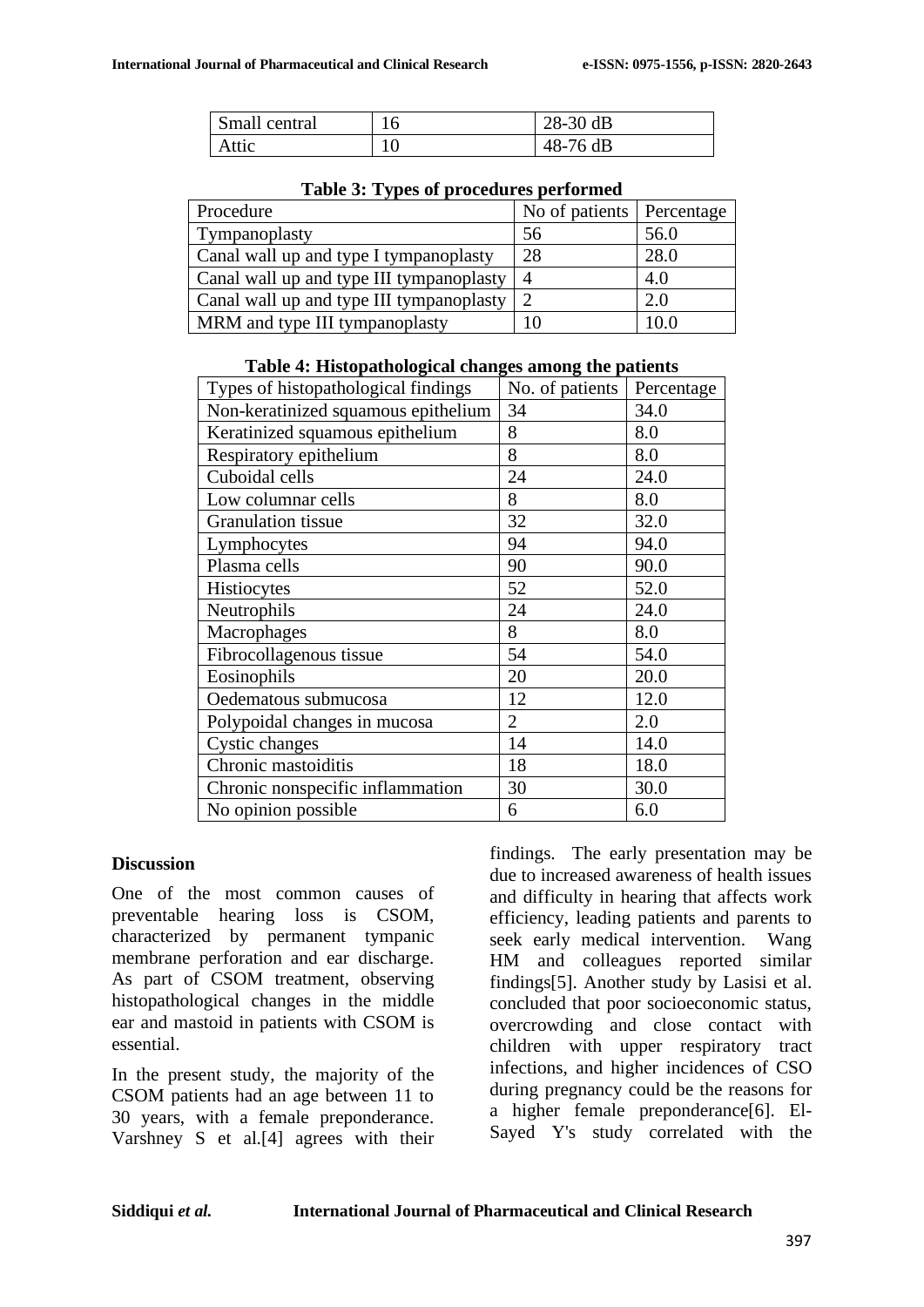duration of the disease at OPD presentation[7].

Most CSOM patients reported otorrhoea or hearing loss as their primary ailment. It was found that these characteristics were similar to those studied by Kumar N et al.[8]. In terms of clinical features, hearing loss was the second most common one. As the perforation size increased, so did a person's hearing loss. A correlation between the air-bone gap and the perforation size was found in studies by Merchant et al.<sup>[9]</sup> and Ahmed et al.<sup>[10]</sup>.

According to a study by Nagle SK et al., central perforation was the most common finding, with small central perforation in 20% of cases, large central perforation in 23% of cases, and medium-sized perforation in 57% of patients[11]. There were 42% cases in the present study with healthy middle ear mucosa, which is similar to the study by Krishnan et al.<sup>[12]</sup>

Staphylococcus aureus was found in 48.69 percent of cases and Pseudomonas in 19.89 percent of patients in a study by Prakash R et al.[13] which is in agreement with to present study.

Ossicular necrosis was observed in 22% of cases intraoperatively, which is almost in agreement with a study by Haidar H et al. Of the 39 cases examined, 88% had an intact ossicular chain[14].

One study by Rout MR et al. showed that the long process of the incus was the most frequently necrosed, while seven cases had necrosed malleus and two cases had necrosed superstructure of the stapes[15]. Out of the 11 cases examined in this study, 10 had a long process of the incus necrosed. Incus necrosis coexisted with malleus necrosis in this case.

At least 10 percent of the patients had cholesteatomas found intraoperatively; 23 percent had mastoid antrum granulations.

Middle ear mucosa was persistently congested in these cases, even after topical and systemic antibiotics treatment, indicating that the antral pathology is mirrored in the middle ear. Grains were found in 57% of cases in a study by Rickers J et al.[16]

Twenty-four tubotympanic CSOM cases with active middle-ear mucosa improved in 16% of patients by reducing congestion, while 32% did not respond to medical treatment.

The majority of cases showed histopathological changes consistent with chronic inflammation, with lymphoplasmacytic infiltration in most cases and granulation tissue in 34% of the patients.

According to the ossicular chain status study results, ossicular necrosis was found in 22%. Incus necrosis occurred in 10 of the 11 cases, while malleus necrosis occurred in seven. Necrosis of the malleus was associated with incus necrosis.

In two cases, the Stapes superstructure was observed. Following the malleus and the stapes, the incus was the most commonly necrosed ossicle in this study. Tos M found that necrosis of the incus and stapes was more common[17]. Only 56 of the 674 cases he examined had necrosis of the long process of the incus or 8.3%. Only two incus bodies and fifteen stapes superstructures were eroded. Sade J and his colleagues found that both malleus and the incus were affected by hearing loss[18].

In 32% of the cases, ossicular necrosis was linked to the presence of granulation tissue in our research. This was discovered to be critical. Ossicular resorption is known to occur in patients with middle ear granulations. There is evidence that if perforation edges adhere to the promontory, granulation tissue and inflammatory products are trapped in small dead spaces of the middle-ear cleft, leading to significant bone erosion over time. Ossicular necrosis has been linked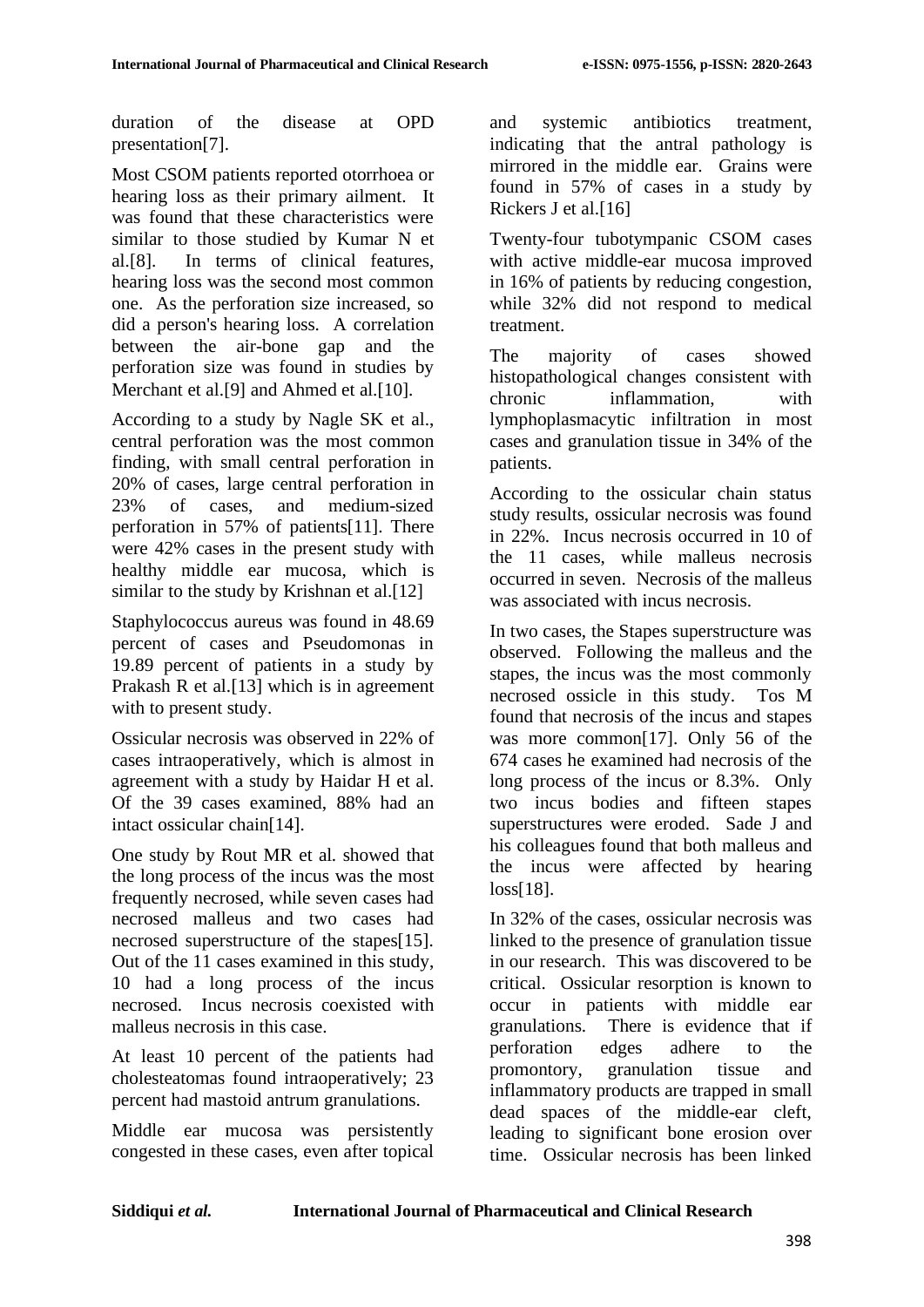to granulation tissue in other studies as well[19].

Ossicular necrosis patients had an average PTA threshold of 54.36 dB. Ossicular discontinuity was more likely when the Air Bone Gap (ABG) was greater than 30 dB at 2kHz and greater than 40 dB at 4kHz[20]. According to the literature, having a PTA average threshold of 41-70 dB is associated with incus necrosis[21].

The tympanoplasty procedure was performed in 56% of CSOM patients. The success of graft take-up after surgery was 92%, with graft failure occurring in 8% of those cases. Nearly identical results were found in the study by Kamath MP and colleagues on the success rate of graft take-up[22]. As evidenced by postoperative PTA reports, hearing improvement was seen in about 80% of cases following surgery.

Of 56% of tubotympanic CSOM cases with active middle ear mucosa, 16% of these cases improved after receiving medical treatment. This 16% of patients underwent tympanoplasty, while the remaining patients underwent Canal Wall Up mastoidectomy and tympanoplasty, which revealed granulations in the mastoid antrum as indicated by preoperative X-ray mastoids showing sclerosis, emphasizing that middle ear pathology reflects mastoid antrum pathology.

# **Conclusion**

Our research focuses on treating CSOM holistically by considering its clinical and pathological manifestations. Otoscopic findings of congested middle ear mucosa correlated with mastoid granulations in 60% to 70% of cases, indicating that mastoid antrum pathology is reflected in the middle ear pathology. There was necrosis in all instances of cholesteatoma and in approximately half of cases where granulation tissue was present, highlighting the importance of planning an additional tympanoplasty procedure if these conditions are present before/during the process.' An in-depth clinical examination, including determining the size and kind of perforation, the CSOM stage, and the condition of the mid-earing mucosa, will aid us in devising the most effective surgical procedures and provide the best possible outcomes for our patients.

## **References**

- 1. Jahn AF. Chronic otitis media: diagnosis and treatment. Med Clin North Am. 1991;75(6):1277-91.
- 2. Idowu OE, Adekoya VA, Adeyinka AP, Beredugo-Amadasun BK, Olubi OO. Demography, types, outcome and relationship of surgically treated intracranial suppuration complicating chronic suppurative otitis media and bacterial rhinosinusitis. Journal of Neurosciences in Rural Practice. 2014;5(Suppl 1):S48-S52.
- 3. Sharma K, Manjari M, Salaria N. Middle ear cleft in chronic otitis media: a clinicohistopathological study. Indian Journal of Otolaryngology and Head & Neck Surgery. 2013;65(Suppl 3):493-97.
- 4. Varshney S, Nangia A, Bist SS, Singh RK, Gupta N, Bhagat S. Ossicular chain status in chronic suppurative otitis media in adults. Indian Journal of Otolaryngology and Head & Neck Surgery. 2010;62(4):421-26.
- 5. Wang HM, Lin JC, Lee KW, Tai CF, Wang LF, Chang HM, et al. Analysis of mastoid findings at surgery to treat middle ear cholesteatoma. Archives of Otolaryngology Head and Neck Surgery. 2006;132(12):1307-10.
- 6. Lasisi AO, Afolabi OA. Mastoid surgery for chronic ear: A Ten Year review. The Internet Journal of Head and Neck Surgery. 2008;2(2).
- 7. El Sayed Y. Bone conduction impairment in uncomplicated CSOM. American Journal of Otolaryngology. 1998;19(3):149-53.